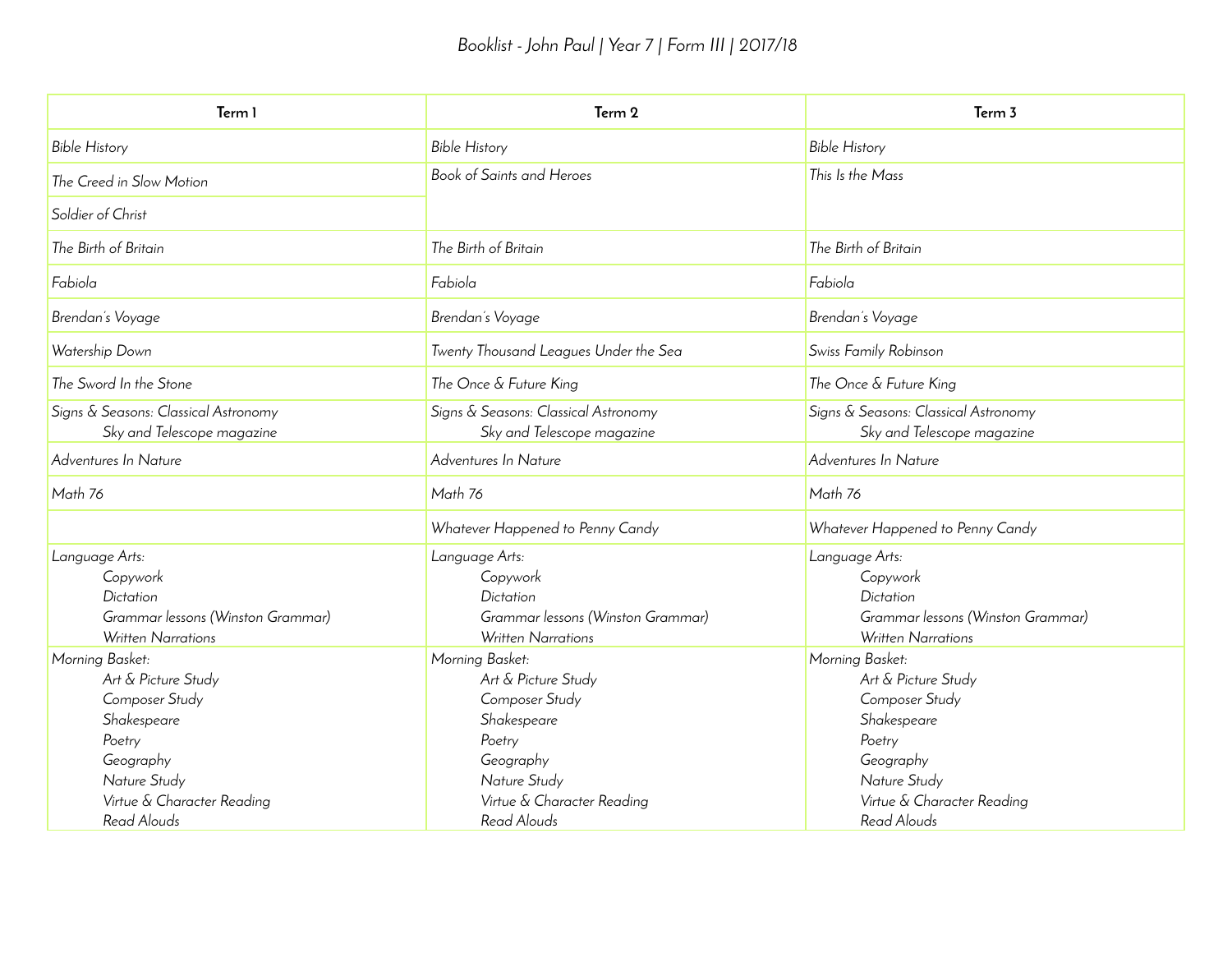| $\mathcal{D}$ lear $\mathcal{F}$ - Form III            |                                                    |                                                    |                                             |                                                    |                                                    |                                                    |                                                    | $\sqrt{e}$ un 1 - Week 1 - 12                      |                                           |                                                    |                                                    |                                                    |
|--------------------------------------------------------|----------------------------------------------------|----------------------------------------------------|---------------------------------------------|----------------------------------------------------|----------------------------------------------------|----------------------------------------------------|----------------------------------------------------|----------------------------------------------------|-------------------------------------------|----------------------------------------------------|----------------------------------------------------|----------------------------------------------------|
| Subject                                                | Week 1                                             | Week 2                                             | Week 3                                      | Week 4                                             | Week 5                                             | Week 6                                             | Week 7                                             | Week 8                                             | Week 9                                    | Week 10                                            | Week II                                            | Week 12                                            |
| <b>Religion</b><br>Bible History                       | Unit $1 - Ch. 1$<br><b>Story Creation</b>          | Ch. 2<br>Descendants                               | Ch. 3<br>Great Flood                        | Unit 2 - Ch. 1<br>Abraham                          | Ch. 2<br>God's Favors                              | Ch. 3<br>Children Israel                           | Unit 3 - Ch. 1<br>Departure                        | Ch. 2<br>Revelation of                             | Ch. 3<br>Wanderings                       | Ch.4<br>Josue                                      |                                                    |                                                    |
| The Creed In<br>Slow Motion                            | Ch.1<br>Ch. 2                                      | Ch. 3<br>Ch.4<br>Ch.5                              | Ch. 6<br>Ch. 7                              | Ch. 8<br>Ch.9<br>Ch. 10                            | $Ch.$ 11<br>Ch. 12                                 | Ch. 13<br>Ch. 14<br>Ch. 15                         | Ch. 16<br>Ch. 17                                   | Ch. 18<br>Ch. 19<br>Ch. 20                         | Ch. 21<br>Ch. 22                          | Ch. 23<br>Ch. 24<br>Ch. 25                         | Ch. 26<br>Ch. 27                                   |                                                    |
| Soldier of Christ                                      | Knighthood<br>First Crusader                       | Leaders<br>True Leader                             | Proclamation<br>True Soldier                | King's Own<br><b>Black Banner</b>                  | Standard of<br>Our Kit                             | The Armory<br>Reconnoitring                        | Sharpshooting<br><b>Battlefield</b>                | <b>Under Fire</b>                                  | Calling Out<br>Obedience                  | Drill<br>Marching                                  | Comradeship                                        |                                                    |
| History:                                               | Ch. 1                                              | Ch. 2                                              | Ch. 3                                       | Ch. 4                                              | Ch. 5                                              | Ch. 6                                              | Ch. 7                                              | Ch. 8                                              | Ch. 9                                     | Ch. 10                                             |                                                    |                                                    |
| Birth of Britain<br>Fabiola                            | Ch. 1 & 2                                          | Ch. 3 & 4                                          | Ch. 5 & 6                                   | Ch. 7 & 8                                          | Ch. 9 & 10                                         | Ch. 11 & 12                                        | Ch. 13 & 14                                        | Ch. 15 & 16                                        | Ch. 17 & 18                               | Ch. 19 & 20                                        | Ch. 21 & 22                                        |                                                    |
| BOC.                                                   | $\bigcirc$                                         | $\bigcirc$                                         | $\circ$                                     | $\bigcirc$                                         | $\circ$                                            | $\circ$                                            | $\circ$                                            | $\bigcirc$                                         | $\circ$                                   | $\circlearrowright$                                | $\bigcirc$                                         | $\bigcirc$                                         |
| Geography:<br>Brendan Voyage                           | Storm<br>read half                                 | Storm<br>finish                                    | The Idea<br>read half                       | The Idea<br>finish                                 | Building<br>read half                              | Building<br>finish                                 | Departure<br>read half                             | Departure<br>finish                                | Gaeltacht<br>read 1/3                     | Gaeltacht<br>read 1/3                              | Gaeltacht<br>finish                                |                                                    |
| Literature:                                            | Ch. 1 & 2                                          | Ch. 3 & 4                                          | Ch. 5 & 6                                   | Ch. 7 & 8                                          | Ch. 9 & 10                                         | Ch. 11 & 12                                        | Ch. 13 & 14                                        | Ch. 15 & 16                                        | Ch. 17 & 18                               | Ch. 19 & 20                                        | Ch. 21 & 22                                        |                                                    |
| Watership Down<br>Sword In Stone                       | $Ch1-2$<br>O <sub>O</sub>                          | Ch. 3 - 4<br>O <sub>O</sub>                        | $Ch. 5 - 6$<br>O <sub>O</sub>               | Ch. 7 - 8<br>O <sub>O</sub>                        | Ch. 9 - 10<br>O <sub>O</sub>                       | Ch. 11 - 12<br>O <sub>O</sub>                      | Ch. 13 - 14<br>O <sub>O</sub>                      | Ch. 15 - 16<br>O <sub>O</sub>                      | Ch. 17 - 18<br>O O                        | Ch. 19 - 20<br>O <sub>O</sub>                      | Ch. 21 - 22<br>O <sub>O</sub>                      | Ch. 23 - 24<br>O <sub>O</sub>                      |
| Science:<br>Signs & Seasons:<br>Classical              | 3 sections                                         | 3 sections<br><b>Field Activity</b>                | 3 sections                                  | 3 sections<br>Field Activity                       | 3 sections                                         | 3 sections<br>Field Activity                       | 3 sections                                         | 3 sections<br>Field Activity                       | 3 sections                                | 3 sections<br><b>Field Activity</b>                |                                                    |                                                    |
| Astronomy                                              | Prologue                                           |                                                    | ch.1                                        |                                                    |                                                    | Ch. 2                                              | ch.3                                               |                                                    |                                           |                                                    |                                                    |                                                    |
| Sky & Telescope<br>Nature Friend                       | $\circ$                                            | $\circlearrowright$                                | $\circ$                                     | $\circ$                                            | $\circ$                                            | $\circ$                                            | $\circ$                                            | $\circ$                                            | $\circ$                                   | $\circlearrowright$                                | $\circ$                                            | $\circ$                                            |
| Natural Sci:<br>Adventures in<br>Nature                | $\circ$                                            | $\circ$                                            | $\circ$                                     | $\circ$                                            | $\circ$                                            | $\circ$                                            | $\circ$                                            | $\circ$                                            | $\circ$                                   | $\circ$                                            | $\circ$                                            |                                                    |
| Math:<br>Math 76                                       | 0000                                               | 0000                                               | 0000                                        | 0000                                               | $0000$                                             | 0000                                               | 0000                                               | 0000                                               | 0000                                      | 0000                                               | 0000                                               | $0000$                                             |
| Lang Arts:<br>Copywork<br>Dictation<br>Winston Grammar | O <sub>O</sub><br>O <sub>O</sub><br>O <sub>O</sub> | O <sub>O</sub><br>O <sub>O</sub><br>O <sub>O</sub> | O <sub>O</sub><br>O <sub>O</sub><br>$\circ$ | O <sub>O</sub><br>O <sub>O</sub><br>O <sub>O</sub> | O <sub>O</sub><br>O <sub>O</sub><br>O <sub>O</sub> | O <sub>O</sub><br>O <sub>O</sub><br>O <sub>O</sub> | O <sub>O</sub><br>O <sub>O</sub><br>O <sub>O</sub> | O <sub>O</sub><br>O <sub>O</sub><br>O <sub>O</sub> | $O O$<br>O <sub>O</sub><br>O <sub>O</sub> | O <sub>O</sub><br>O <sub>O</sub><br>O <sub>O</sub> | O <sub>O</sub><br>O <sub>O</sub><br>O <sub>O</sub> | O <sub>O</sub><br>O <sub>O</sub><br>O <sub>O</sub> |
| <b>Recitation:</b>                                     | $\circ$                                            | $\circ$                                            | $\circ$                                     | $\circlearrowright$                                | $\circ$                                            | $\circ$                                            | $\bigcirc$                                         | $\circ$                                            | $\circ$                                   | $\circlearrowright$                                | $\circ$                                            | $\circ$                                            |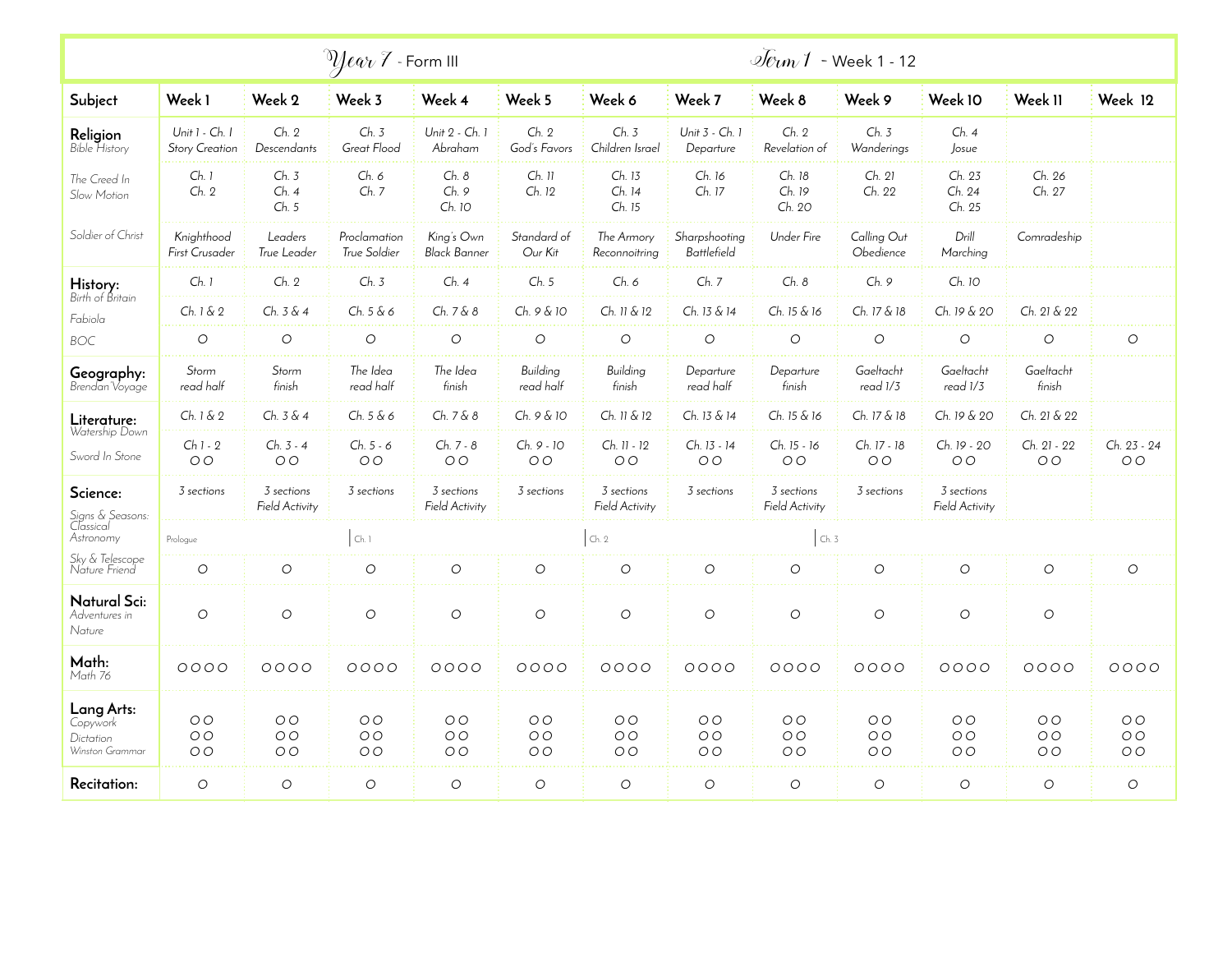| $\mathbb{Z}$ lear $\mathcal Y$ - Form III                               |                                                     |                                                     |                                                     |                                                     |                                                     |                                               |                                                     | $\sqrt{2}$ - Week 13 - 24                           |                                                       |                                                     |                                                     |                                                     |
|-------------------------------------------------------------------------|-----------------------------------------------------|-----------------------------------------------------|-----------------------------------------------------|-----------------------------------------------------|-----------------------------------------------------|-----------------------------------------------|-----------------------------------------------------|-----------------------------------------------------|-------------------------------------------------------|-----------------------------------------------------|-----------------------------------------------------|-----------------------------------------------------|
| Subject                                                                 | Week 13                                             | Week 14                                             | Week 15                                             | Week 16                                             | Week 17                                             | Week 18                                       | Week 19                                             | Week 20                                             | Week 21                                               | Week 22                                             | Week 23                                             | Week 24                                             |
| Religion<br><b>Bible History</b>                                        | Unit 3 - Ch. 5<br>Israelites in the                 | Ch. 6<br>Story of Ruth                              | Unite 4 - Ch. 1<br>Saul                             | Ch. 2<br>King from                                  | Ch. 3<br>Israelites und.                            | Ch.4<br>Division                              | Ch. 5<br>Holy Servants                              | Unit 5 - Ch. 1<br>Assyrian Invas                    | Ch. 2<br>Babylonian                                   | Ch. 3<br>Jews in Babyl                              |                                                     |                                                     |
| Book of Saints &<br>Heroes                                              | Ch. 1<br>Ch. 2                                      | Ch. 3<br>Ch. 4                                      | Ch. 5<br>Ch. 6                                      | Ch. 7<br>Ch. 8                                      | Ch. 9<br>Ch. 10                                     | $Ch.$ 11<br>Ch. 12                            | Ch. 13<br>Ch. 14                                    | Ch. 15<br>Ch. 16                                    | Ch. 17<br>Ch. 18                                      | Ch. 19<br>Ch. 20                                    | Ch. 21<br>Ch. 22                                    | Ch. 23                                              |
| History:                                                                | Ch. 11                                              | Ch. 12                                              | Ch. 13                                              | Ch. 14                                              | Ch. 15                                              | Ch. 16                                        | Ch. 17                                              | Ch. 18                                              | Ch. 19                                                | Ch. 20                                              |                                                     |                                                     |
| Birth of Britain<br>Fabiola<br><b>BOC</b>                               | chapter<br>O                                        | 2 chapters<br>O <sub>O</sub>                        | 2 chapters<br>O <sub>O</sub>                        | chapter<br>$\circ$                                  | 2 chapters<br>O <sub>O</sub>                        | chapter<br>$\circ$                            | 2 chapters<br>O <sub>O</sub>                        | chapter<br>$\circ$                                  | 2 chapters<br>O <sub>O</sub>                          | chapter<br>$\circ$                                  | 2 chapters<br>O <sub>O</sub>                        | chapter<br>$\circ$                                  |
|                                                                         | $\circ$                                             | $\circ$                                             | $\circ$                                             | $\circ$                                             | $\circ$                                             | $\circ$                                       | $\circ$                                             | $\circ$                                             | $\circ$                                               | $\circ$                                             | $\circ$                                             | $\circ$                                             |
| Geography:<br>Brendan Voyage                                            | <b>Hebrides</b><br>read half                        | Hebrides<br>finish                                  | Sheep Islands<br>read half                          | Sheep Islands<br>finish                             | Faroes-Iceland<br>read half                         | Faroes-Iceland<br>finish                      | <b>Island Smiths</b><br>read half                   | <b>Island Smiths</b><br>finish                      | Emergency<br>read half                                | Emergency<br>finish                                 |                                                     |                                                     |
| Economics:<br>Whatever<br>Happened to<br>Penny Candy                    | Preface                                             | Note to<br>Reader                                   | A Note about<br>Economics                           | "Smart'                                             | Money: Coins<br>and Paper                           | Tanstaafl, The<br>Romans and<br>$U_s$         | Inflation                                           | Dollars,<br>Money and<br>Legal Tender               | Revolutions,<br>Elections and<br><b>Print Presses</b> | Wages, Prices<br>Spirals and<br>Controls            |                                                     |                                                     |
| Literature:<br>20,000Leagues                                            |                                                     |                                                     |                                                     |                                                     |                                                     |                                               |                                                     | 1 chapter                                           | 1 chapter                                             | 1 chapter                                           | 1 chapter                                           | 1 chapter                                           |
| Watership Down                                                          | 0000                                                | 0000                                                | 0000                                                | 0000                                                | $0000$                                              | 0000                                          | 0000                                                |                                                     |                                                       |                                                     |                                                     |                                                     |
| Once & Future<br>King                                                   | 000                                                 | 000                                                 | 000                                                 | 000                                                 | 000                                                 | 000                                           | 000                                                 | 000                                                 | 000                                                   | 000                                                 | 000                                                 | 000                                                 |
| Science<br>Signs & Seasons                                              | 000                                                 | 000                                                 | OOO                                                 | 000                                                 | 000                                                 | 000                                           | 000                                                 | 000                                                 | OOO                                                   | 000                                                 | 000                                                 | 000                                                 |
| Nature Friend                                                           | $\bigcirc$                                          | $\circ$                                             | $\circ$                                             | $\circ$                                             | $\circlearrowright$                                 | $\circ$                                       | $\circ$                                             | $\circ$                                             | $\circ$                                               | $\circ$                                             | $\circ$                                             | $\circ$                                             |
| Natural Sci:<br>Adventures in<br>Nature                                 | $\circ$                                             | $\circ$                                             | $\circ$                                             | $\circ$                                             | $\circ$                                             | $\circ$                                       | $\circ$                                             | $\circ$                                             | $\circ$                                               | $\circ$                                             | $\bigcirc$                                          |                                                     |
| Math:<br>Algebra 1/2                                                    | $0000$                                              | 0000                                                | 0000                                                | 0000                                                | $0000$                                              | 0000                                          | 0000                                                | 0000                                                | 0000                                                  | 0000                                                | 0000                                                | 0000                                                |
| Lang Arts:<br>Copywork<br>Dictation<br>Grammar lesson<br>Phoneme Review | 0000<br>O <sub>O</sub><br>O <sub>O</sub><br>$\circ$ | 0000<br>O <sub>O</sub><br>O <sub>O</sub><br>$\circ$ | 0000<br>O <sub>O</sub><br>O <sub>O</sub><br>$\circ$ | 0000<br>O <sub>O</sub><br>O <sub>O</sub><br>$\circ$ | 0000<br>O <sub>O</sub><br>O <sub>O</sub><br>$\circ$ | 0000<br>O <sub>O</sub><br>O <sub>O</sub><br>O | 0000<br>O <sub>O</sub><br>O <sub>O</sub><br>$\circ$ | 0000<br>O <sub>O</sub><br>O <sub>O</sub><br>$\circ$ | 0000<br>O <sub>O</sub><br>O <sub>O</sub><br>$\circ$   | 0000<br>O <sub>O</sub><br>O <sub>O</sub><br>$\circ$ | 0000<br>O <sub>O</sub><br>O <sub>O</sub><br>$\circ$ | 0000<br>O <sub>O</sub><br>O <sub>O</sub><br>$\circ$ |
| Recitation:                                                             | $\circlearrowright$                                 | $\circ$                                             | $\circ$                                             | $\circlearrowright$                                 | $\circ$                                             | $\circlearrowright$                           | $\circ$                                             | $\circlearrowright$                                 | $\circ$                                               | $\circ$                                             | $\circ$                                             | $\circ$                                             |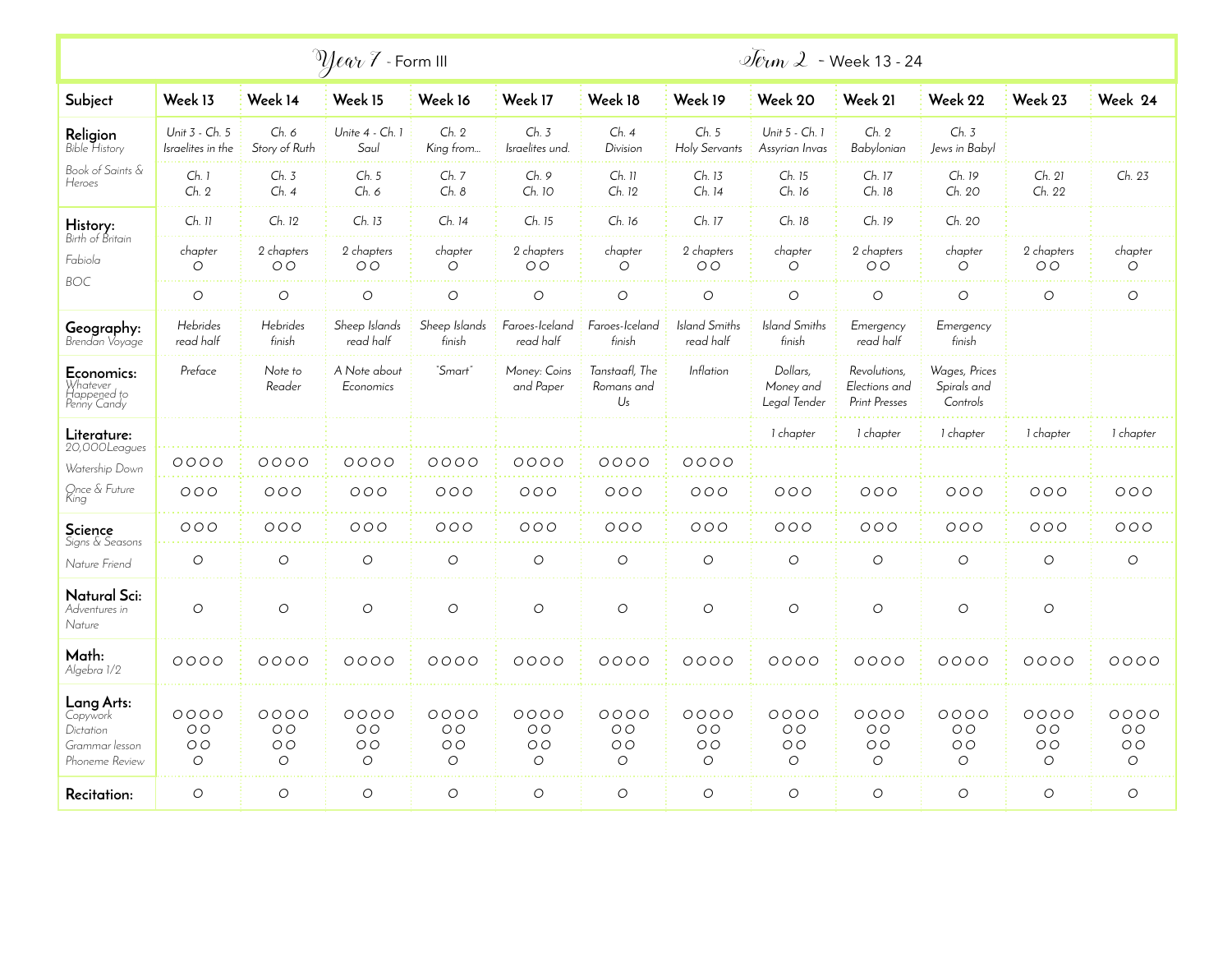|                                                           | $\partial$ <i>Qear</i> $\bar{f}$ - Form III                |                               |                                               |                                                                                                                                                                                                                                                                    |                           |                                     |                                 |                                     | $\overline{\mathcal{L}}$ $\overline{\mathcal{L}}$ week 25 - 36 |                        |                        |                        |  |
|-----------------------------------------------------------|------------------------------------------------------------|-------------------------------|-----------------------------------------------|--------------------------------------------------------------------------------------------------------------------------------------------------------------------------------------------------------------------------------------------------------------------|---------------------------|-------------------------------------|---------------------------------|-------------------------------------|----------------------------------------------------------------|------------------------|------------------------|------------------------|--|
| Subject                                                   | Week 25                                                    | Week 26                       | Week 27                                       | Week 28                                                                                                                                                                                                                                                            | Week 29                   | Week 30                             | Week 31                         | Week 32                             | Week 33                                                        | Week 34                | Week 35                | Week 36                |  |
| days in the week                                          | 5                                                          | $\overline{4}$                | 5                                             | $\overline{4}$                                                                                                                                                                                                                                                     | 4                         | 5                                   | 4                               | 5                                   | 4                                                              | 5                      | 4                      | 4                      |  |
| Religion<br>Bible History                                 |                                                            | Unit 6 - Ch. 1<br>Preparation | Ch. 2<br>Redeemer                             | Unit 7 - Ch. 1<br>Christ/Teacher                                                                                                                                                                                                                                   | Ch. 2<br>Christ/Friend    | Ch. 3<br>Christ/Church              | Unit 8 - Ch. 1<br>Christ/Savior | Ch. 2<br>Passion/Death              | Ch. 3<br>Proof/Divinity                                        |                        |                        |                        |  |
| This is the Mass                                          | Sacrifice of<br>the Mass                                   | 3 sections                    | 3 sections                                    | 3 sections                                                                                                                                                                                                                                                         | 3 sections                | 3 sections                          | 3 sections                      | 3 sections                          | 3 sections                                                     | 3 sections             | 3 sections             | 3 sections             |  |
| St. Benedict                                              | Ch. 9                                                      |                               | Ch. 10                                        |                                                                                                                                                                                                                                                                    |                           | $Ch.$ 11                            |                                 | Ch. 12                              |                                                                | Ch. 13                 |                        |                        |  |
| History:<br>Birth of Britain                              |                                                            | Ch. 22                        | Ch. 23                                        | Ch. 24                                                                                                                                                                                                                                                             | Ch. 25                    | Ch. 26                              | Ch. 27                          | Ch. 28                              | Ch. 29                                                         | Ch. 30                 |                        |                        |  |
| Fabiola                                                   | 15 pages                                                   | 15 pages                      | 15 pages                                      | 15 pages                                                                                                                                                                                                                                                           | 15 pages                  | 15 pages                            | 15 pages                        | 15 pages                            | 15 pages                                                       | 15 pages               | 15 pages               | 15 pages               |  |
| <b>BOC</b>                                                | $\bigcirc$                                                 | $\circlearrowright$           | $\bigcirc$                                    | $\bigcirc$                                                                                                                                                                                                                                                         | $\bigcirc$                | $\circ$                             | $\bigcirc$                      | $\circlearrowright$                 | $\bigcirc$                                                     | $\bigcirc$             | О                      | $\circlearrowright$    |  |
| Geography:<br>Brendan Voyage                              | GreenlandSea<br>read half                                  | GreenlandSea<br>finish        | Puncture In<br>lce<br>read half               | Puncture In<br>lce<br>finish                                                                                                                                                                                                                                       | Land In West<br>read half | Land In West<br>finish              | Navigatio<br>read half          | Navigatio<br>finish                 | Navi Brendan<br>read half                                      | Navi/Brendan<br>finish | Brendan<br>read all    |                        |  |
| Literature:<br>20,000<br>Leagues<br>Once & Future<br>King | 000                                                        | 000                           | 000                                           | 000                                                                                                                                                                                                                                                                | 000                       | 000                                 | 000                             | 000                                 | 000                                                            | 000                    | 000                    | 000                    |  |
|                                                           | 28p/wk<br>0000                                             | 28p/wk<br>0000                | 28p/wk<br>0000                                | 28p/wk<br>0000                                                                                                                                                                                                                                                     | 28p/wk<br>0000            | 28p/wk<br>0000                      | 28p/wk<br>0000                  | 28p/wk<br>0000                      | 28p/wk<br>0000                                                 | 28p/wk<br>0000         | 28p/wk<br>0000         | 28p/wk<br>$0000$       |  |
| Science                                                   | 3 sections                                                 | 3 sections<br>Field Activity  | 3 sections                                    | 3 sections<br>Field Activity                                                                                                                                                                                                                                       | 3 sections                | 3 sections<br><b>Field Activity</b> | 3 sections                      | 3 sections<br><b>Field Activity</b> | 2 sections                                                     | <b>Field Activity</b>  |                        |                        |  |
| Signs & Seasons:<br>Classical<br>Astronomy                |                                                            |                               | Ch. 7                                         |                                                                                                                                                                                                                                                                    |                           | Epilogue                            |                                 |                                     | END                                                            |                        |                        |                        |  |
| Sky & Telescope                                           | O                                                          | О                             | $\circ$                                       | O                                                                                                                                                                                                                                                                  | О                         | $\circ$                             | $\circ$                         | $\bigcirc$                          | O                                                              | O                      | О                      | $\circ$                |  |
| Natural Sci:                                              | O                                                          | O                             | $\circ$                                       | $\circ$                                                                                                                                                                                                                                                            | O                         | O                                   | $\circ$                         | $\circ$                             | O                                                              | O                      |                        |                        |  |
| Adventures in<br>Nature<br>Nature Friend                  | O                                                          | O                             | $\circ$                                       | $\circlearrowright$                                                                                                                                                                                                                                                | $\circlearrowright$       | $\circ$                             | $\circ$                         | $\circ$                             | $\circ$                                                        | O                      | O                      | $\circ$                |  |
| Math:<br>Math 76                                          | 0000                                                       | 0000                          | 0000                                          | 0000                                                                                                                                                                                                                                                               | 0000                      | 0000                                | 0000                            | 0000                                | 0000                                                           | 0000                   | 0000                   | 0000                   |  |
| Lang Arts:<br>Written Narration<br>Grammar lesson         | $0000$<br>O O                                              | 0000<br>O <sub>O</sub>        | 0000<br>O <sub>O</sub>                        | 0000<br>O <sub>O</sub>                                                                                                                                                                                                                                             | 0000<br>O <sub>O</sub>    | 0000<br>O <sub>O</sub>              | $0000$<br>$O O$                 | $0000$<br>O O                       | 0000<br>O <sub>O</sub>                                         | 0000<br>O O            | 0000<br>O <sub>O</sub> | 0000<br>O <sub>O</sub> |  |
| Latin:                                                    | $0000$                                                     | $0000$                        | $0000$                                        | $0000$                                                                                                                                                                                                                                                             | $0000$                    | $0000$                              | $0000$                          | $0000$                              | $0000$                                                         | $0000$                 | $0000$                 | $0000$                 |  |
| Visual Latin                                              | Monday (30 min):<br>Tuesday (30 min):<br>Thursday (30 min) |                               | Rewatch last week's video lessons - oral quiz | Watch lesson A video online   Do lesson A worksheet   Quizlet vocab cards to memorize<br>Watch lesson B video online   Do lesson B worksheet   Quizlet vocab cards<br>Wednesday (30 min) Watch lesson C video online   Do lesson C worksheet   Quizlet vocab cards |                           |                                     |                                 |                                     |                                                                |                        |                        |                        |  |